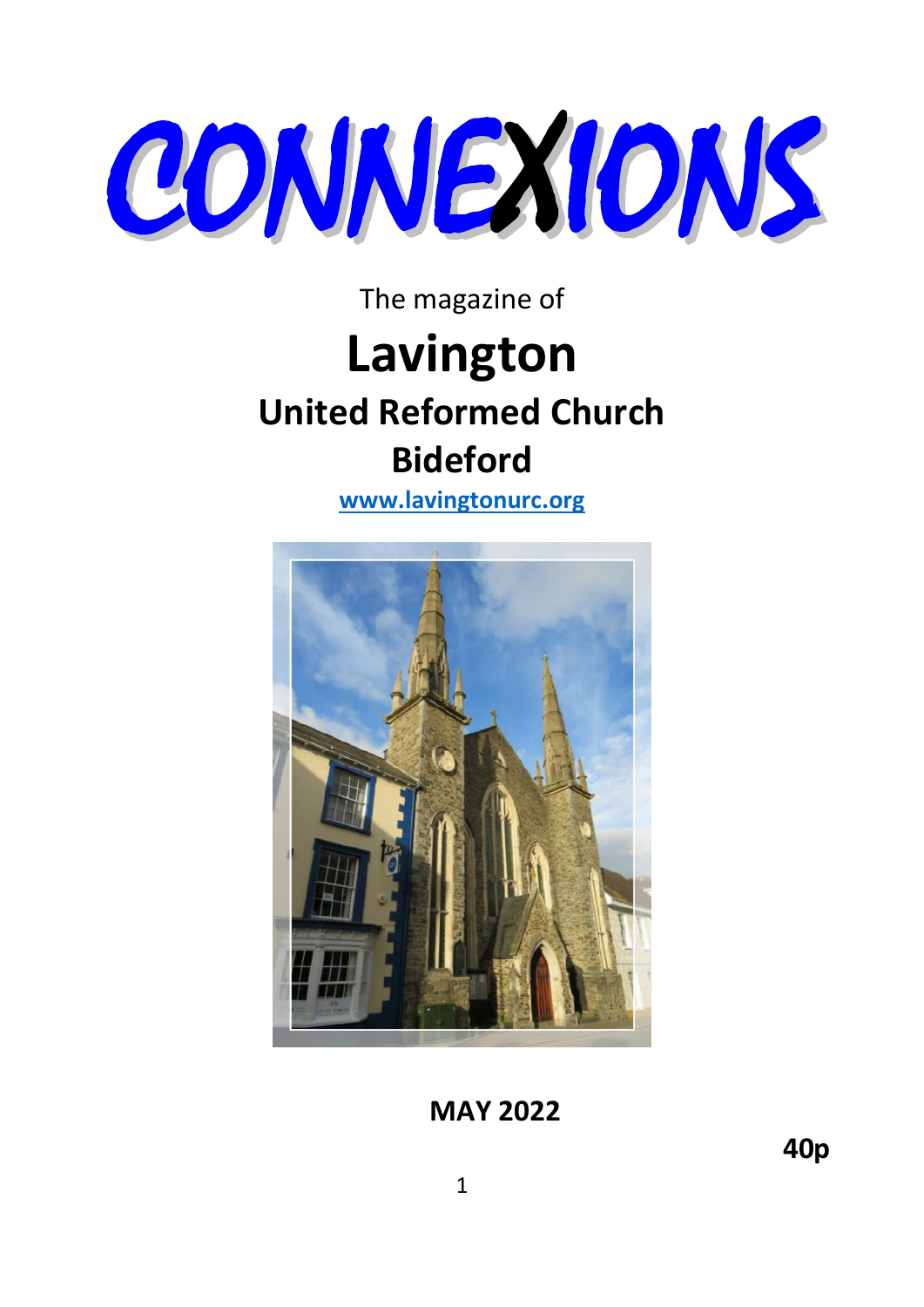## **MAY DIARY**

| Sun. | 1st              | 11.00am    | Family Worship - The Elders                                 |
|------|------------------|------------|-------------------------------------------------------------|
| Sun. | 8 <sup>th</sup>  | 11.00am    | Family Worship - Mrs Jill Davis                             |
| Sun. | 15 <sup>th</sup> | 11.00am    | Family Worship & HC - Mrs Alison Biggs                      |
| Thu. | 19 <sup>th</sup> | various    | Spring Cleaning - details on page 3                         |
| Sun. | 22 <sup>nd</sup> | 11.00am    | Family Worship - Revd Colin Biggs                           |
| Wed. | 25 <sup>th</sup> | 10.30am    | <b>Elders Meeting</b>                                       |
|      | 26 <sup>th</sup> | 12 til 2pm | Ascension Day at High St Methodist<br>all details on page 3 |
| Thu. | 26 <sup>th</sup> | various    | Spring Cleaning - details on page 3                         |
| Sun. | 29 <sup>th</sup> | 11.00am    | Family Worship - The Minister                               |

#### **WEEKLY ACTIVITY**

Tuesdays 10am – 1.00pm Tuesday Café and lunches

Mission Statement

Lavington's mission is to seek the kingdom of God and his righteousness encompassing the love of Christ and to share this through worship and service.



We are a Fairtrade Church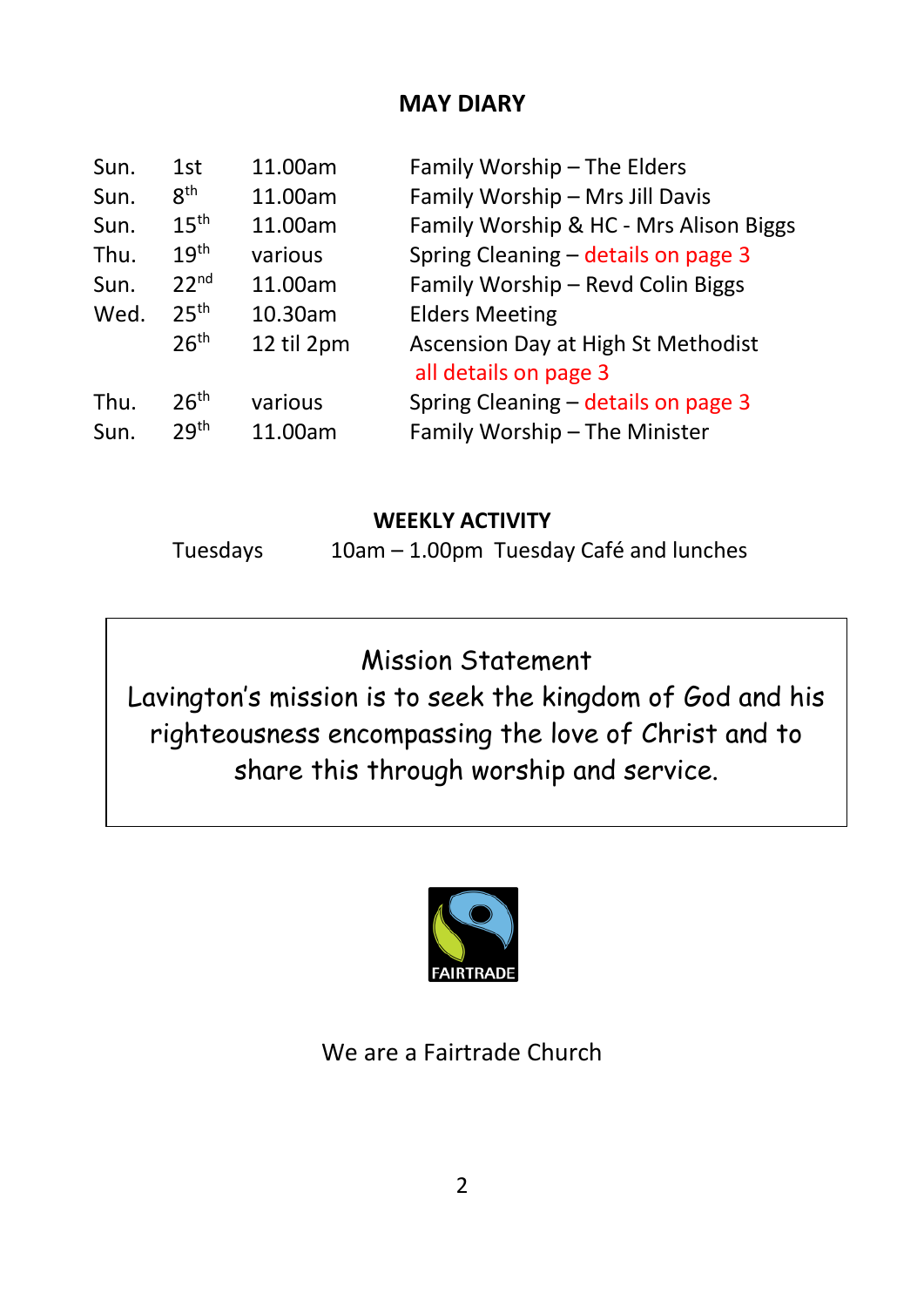Dear Friends,



Let me begin this month with a thank you for the unanimous call for me to serve as your Minister. Muddiford URC have also agreed a unanimous call. Having accepted the call, we are now looking for a suitable date for my

induction service. The proposed date is 10th September. initially I had hoped that Lavington would be the venue but I've discovered that the Bideford Carnival has been agreed for that same weekend which will undoubtedly cause problems with access and parking. Therefore, it seems more sensible to hold the induction service at Muddiford and they will make special arrangements to ensure sufficient parking is available. The service will also be broadcast via the internet for anyone who would like to join us online.

My permanent appointment gives the opportunity to build upon the past three years of service at Lavington and to enable the ongoing development of our congregation. I'm delighted with the progress that has been made over the past three years and look forward to working with you all to see the kingdom of God grow in Bideford.

It was great to see so many people join in with both the Maundy Thursday service and the Good Friday Walk of Witness this year. After several years absence, it was good to restart these traditions and the ecumenical service at St Mary's Church was a good conclusion of the Walk of Witness. The Salvation Army officer, Mark Read gave an inspiring sermon, with various church representatives taking part in the worship.

As we continue through the year may we be inspired by the good news of the resurrection and the power of the cross. We continue to pray for peace in our troubled world and for an end to all conflict, whilst continuing to welcome refugees in our community.

Every blessing

Rob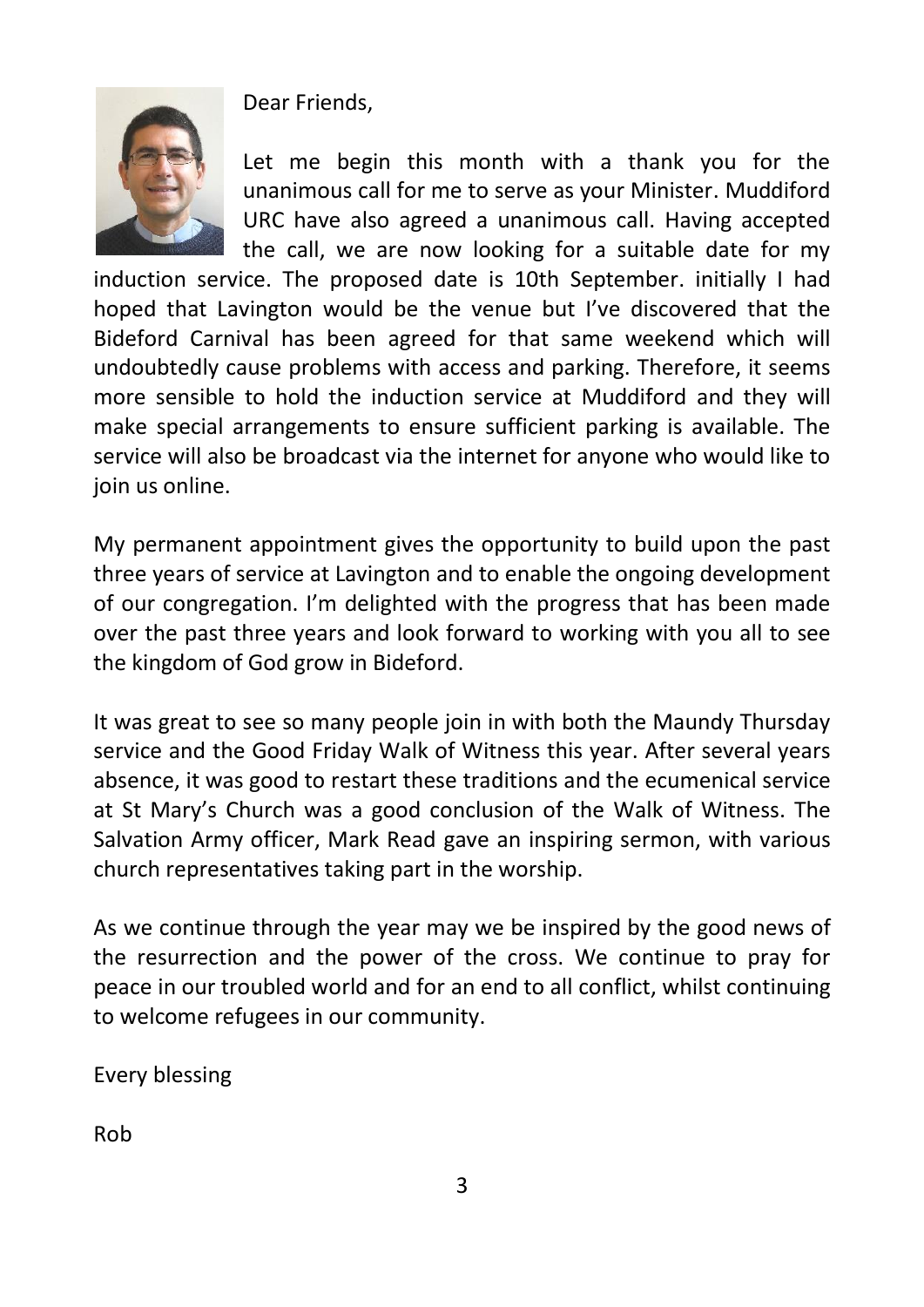#### **EASTER AT LAVINGTON**

do so.



it again this Easter Day, Ricky was able to walk around the church with the fully decorated cross lifted high for all to see.



Shown here is one of the two advertising areas outside our church.

Here you can see another beautifully decorated cross where during the earlier days of Easter week stood an empty cross with a crown of thorns and a purple robe.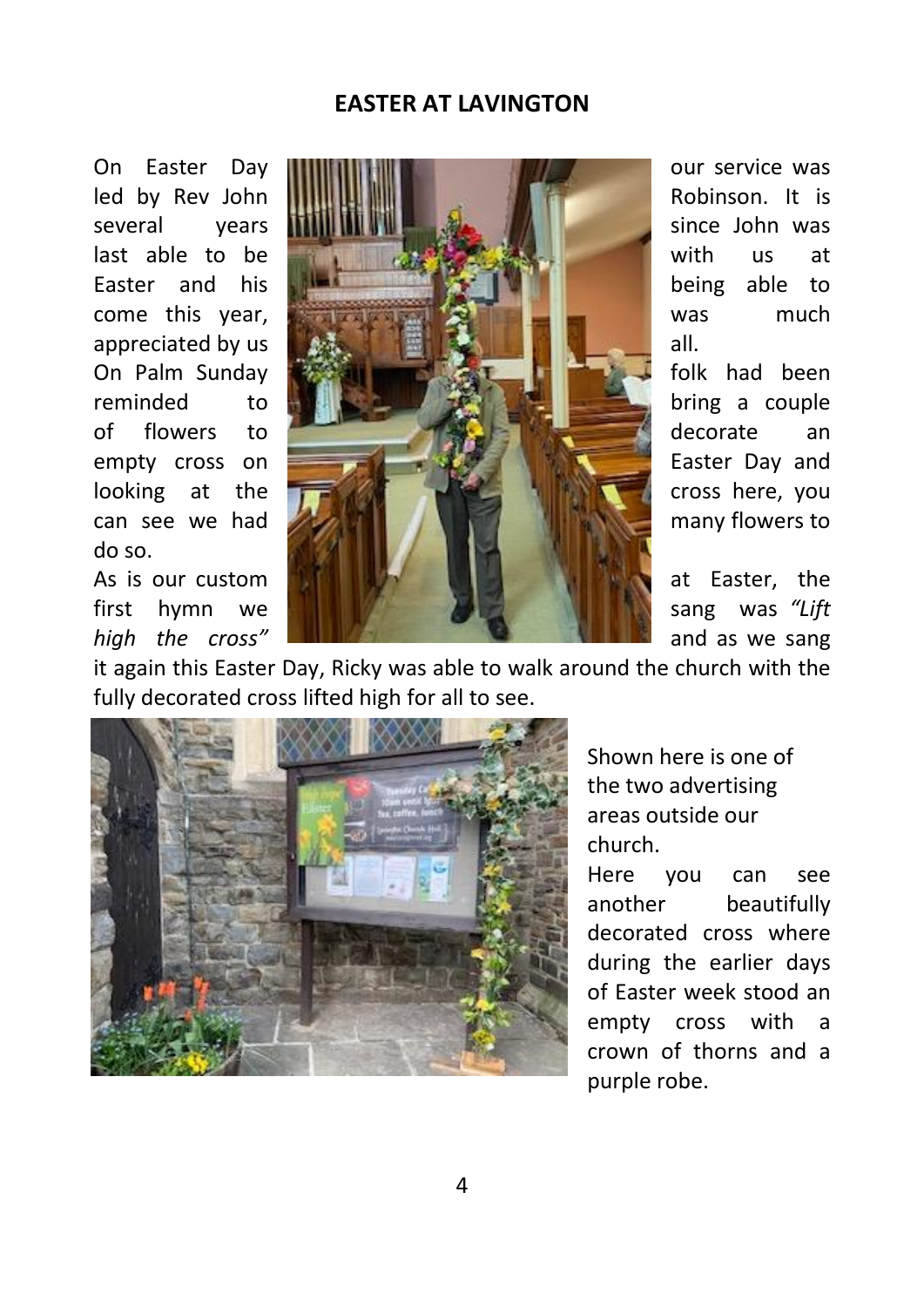In the photo bottom left, is one of two planters we have purchased; one for each outside area to try to make those areas in the street look attractive throughout the year.

During the service, a small foil covered easter egg was given to each person in the congregation. John invited us all to unwrap the small egg eat it if we wished to and try to keep the foil in one piece. We were then invited to make the foil into a cross so that as we took the communion bread and wine, we each had an individual cross in front of us.

It was difficult with such a small piece of foil and the photo below shows a few that I managed to salvage before they were destroyed. You can pick your own favourite!!!



*Editor*

#### **SPRING CLEANING**

We haven't been able to have any Church Cleaning Days for some time, but they are a very real help in getting those "little extras" done that can't be covered in the regular cleaning schedule. So, we're planning to have 3 "cleaning parties" this month, hoping that this will offer a choice of dates and times convenient for folk to join in.

These dates are **Thursday May 19th, 10.00 - 12 noon and 2pm - 4pm,** and **Thursday May 26th, 9.30 - 11.30 am** (this is Ascension Day and we're joining our friends at High Street Methodist Church from 12noon to 2pm for a Bring-and-Share Lunch, followed by a short service).

None of the cleaning jobs are heavy-going and some of them can even be done sitting down! All necessary cleaning materials will be provided (not forgetting coffee and cake!)

Please let Jill Davis know if you can join in on any of those sessions so that we can plan the best use of time. Thank you. *J*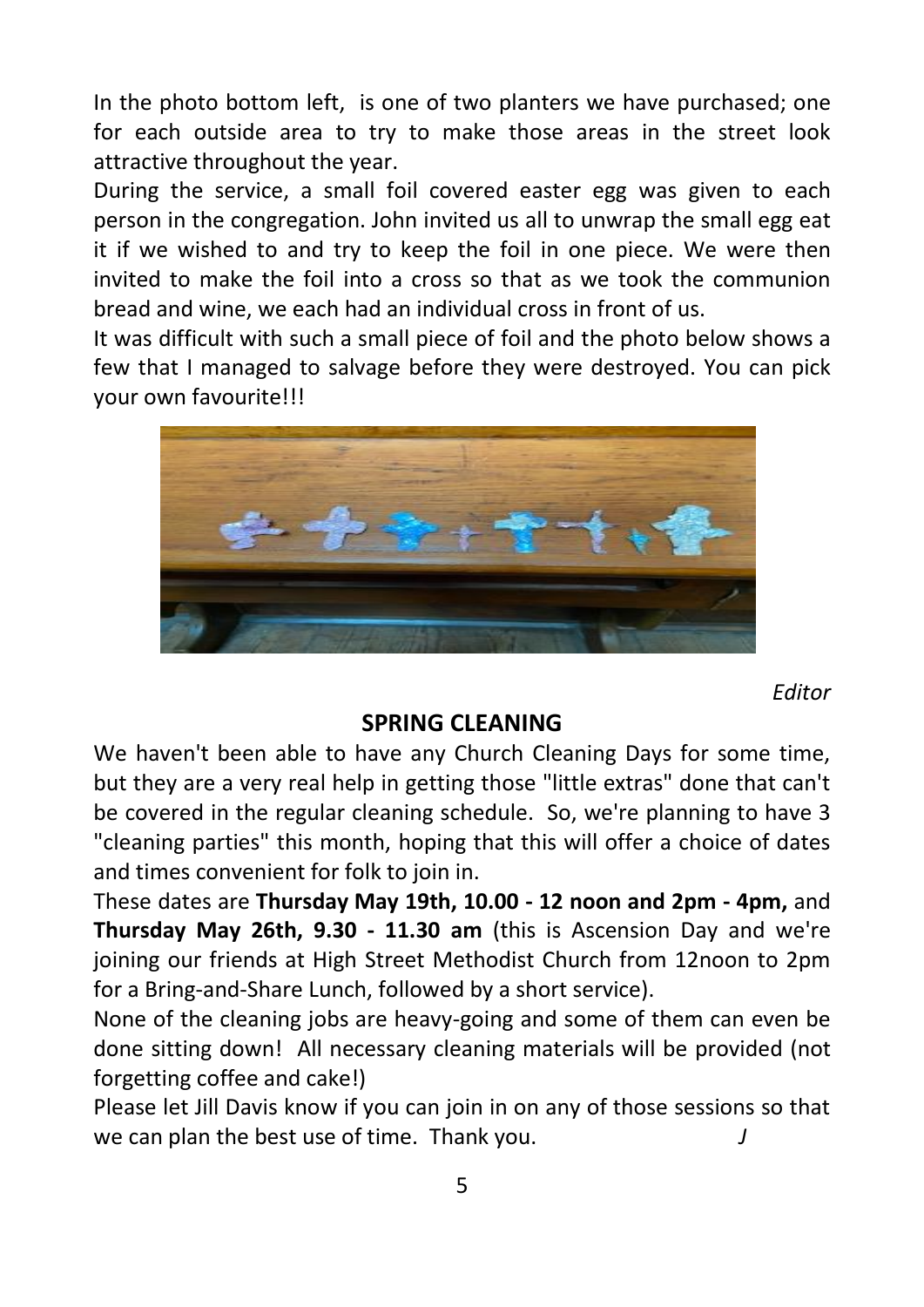

w/c  $1^{st}$  This day is traditionally known as May Day. It is also a Public Holiday in the UK and the time of the year when the natural world is at its most resplendent. Let us give thanks to God.

 $w/c$   $8<sup>th</sup>$ Dear Lord, today is Vocations Sunday, when we

should be thinking about whether we have a call to serve You in specific ways: either as a Minister of Word and Sacrament, Lay Preacher, Elder, Junior Church Leader or in some other way.

#### w/c 15th

Christian Aid Week begins today. The focus this year is on the people of Zimbabwe, who have suffered much under the dictatorship of Robert Mugabe and it still remains one of the poorest countries in the world. The New Testament says that prayer and almsgiving are two of the most important functions of a Christian, so please pray for poor people everywhere and give as generously as you can when you see the Christian Aid envelopes.

#### w/c 22nd

Later this week is Ascension Day, when we commemorate the occasion when Jesus finally departed this earthly life, and ascended to heaven, so that His Spirit might descend at Pentecost and be shared throughout the world with everyone.

#### w/c 29th

Dear Lord, the war in Ukraine continues, and as it unfolds, the horrors being perpetrated by the Russian Army are becoming increasingly apparent. Thank God for those people all over Europe who have given a temporary home to those Ukrainian refugees seeking safety and shelter outside the Ukraine. May we applaud the heroism and stoicism of the Ukrainian people and pray that Vladimir Putin will be brought to book for his heinous crimes against humanity.

We ask all this in Jesus' Name. Amen *C*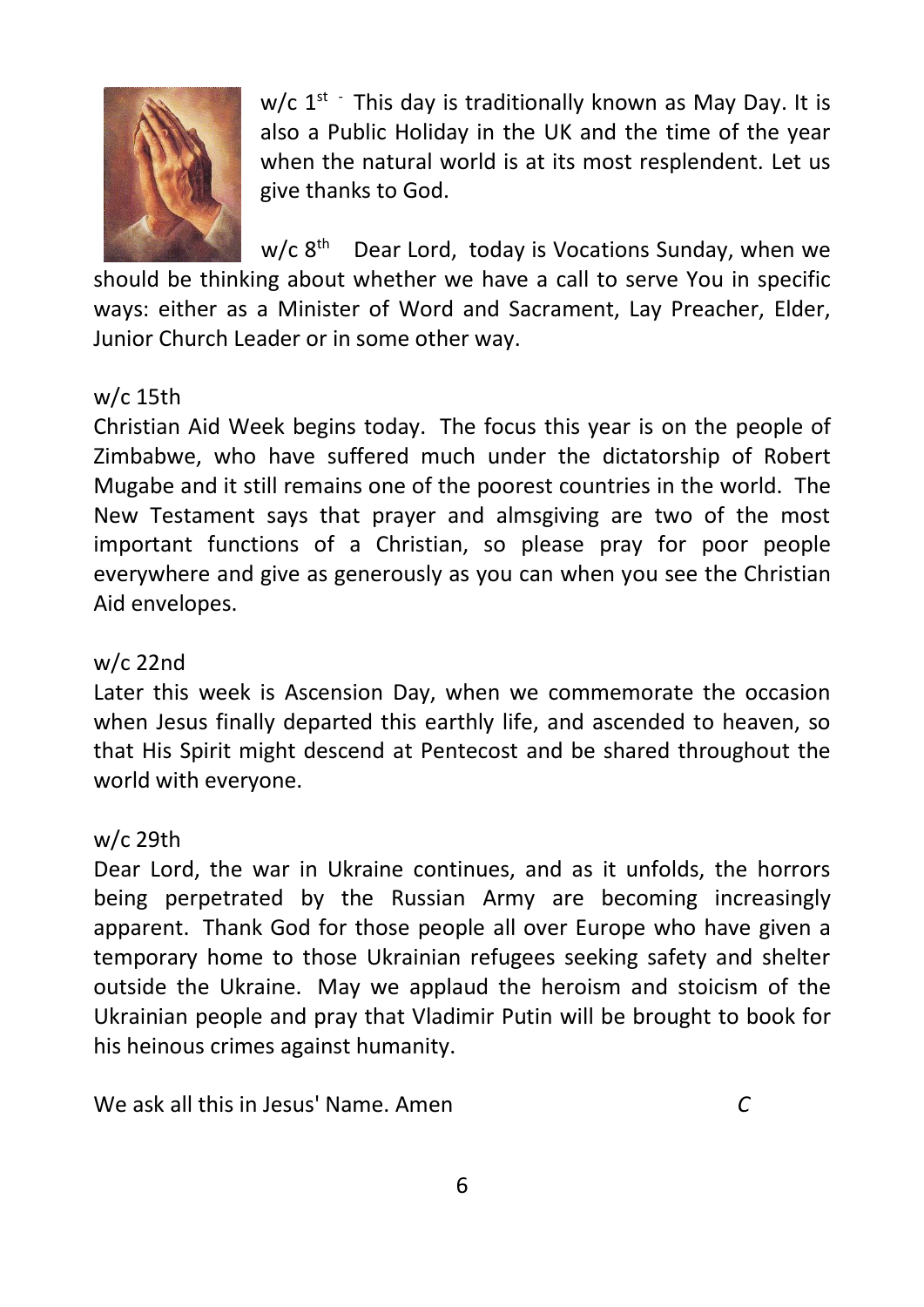# **FAVOURITE HYMN: TAKE MY LIFE AND LET IT BE**

This simple hymn was written by Frances Ridley Havergal (1836-79). Born in Astley, Worcestershire, she was the daughter of a clergyman, who unfortunately had an accident involving a carriage just after her birth and had to resign from his living, devoting the rest of his life to church music, becoming a notable church musician.

Frances was a gifted child, reading the Bible by age 4 and composing hymns from age 7. She was educated at Mrs. Teed's School in Worcester, but later she went over to Dusseldorf in Germany, where she became proficient in several languages, including Hebrew and Greek. She lived the typical life of a Victorian spinster, doing good works, writing hymns and poems and generally dedicating her life to Jesus, her Lord. This hymn describes how a Christian should employ all his faculties in the service of God, in the way that Frances did herself.

She also wrote many other hymns, including 'Who is on the Lord's side?' for which she also wrote the music. Unfortunately, she always had a frail constitution and died aged only 42, at Caswell Bay on the Gower Peninsula in Wales, where her father had recently moved.

During her own life, she insisted that the hymn be sung to her father's composition *'Patmos'*, specially composed for the hymn, but we sing it mostly now to the tune 'St. Bees' by John Bacchus Dykes. The tune was written when the composer was residing for a short while at St. Bees School for Girls in Durham. He was improvising on the piano before choir practice, when the girls commented on how much they liked the tune. The same tune is used to accompany several other hymns, but is largely associated with this one.

For everyone who has become a new Christian or is wavering in the faith, read or sing this hymn.

The tune written for the hymn *Patmos,* has not been in Congregational hymnbooks or Rejoice & Sing.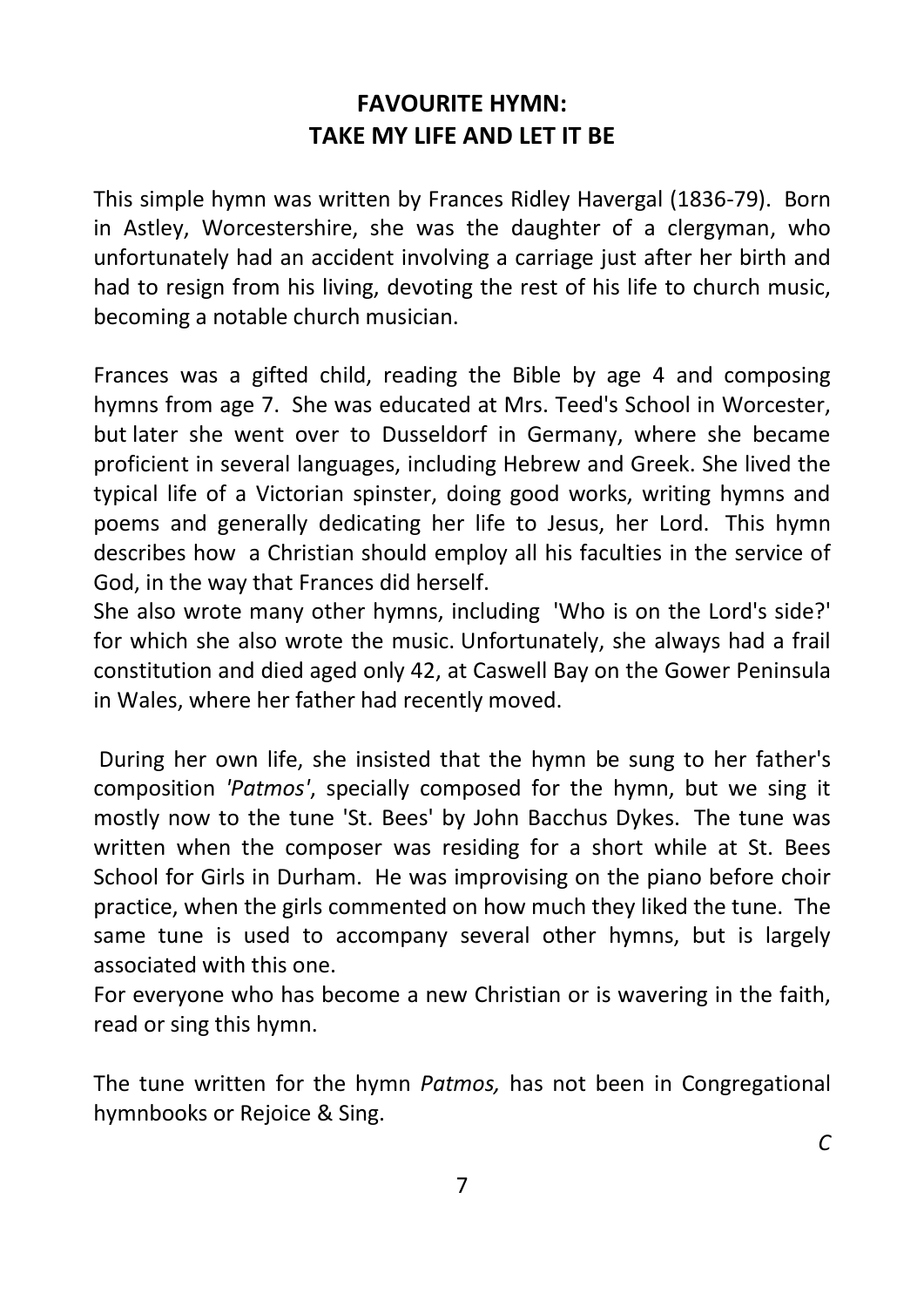## **FIT FOR A QUEEN**

Recently the elders decided that we would send a card to our Queen on behalf of Lavington to congratulate Her Majesty on her Platinum Jubilee on the throne.

Then J had a brainwave, (its true) - what if we asked S if she would design and produce the card for us? which she has done beautifully.

For the benefit of those who can no longer get to church the photos below show the card for you all to admire.

We will be sending it to Her Majesty in the next couple of weeks so that she will get it on time. The celebrations begin on Thursday June  $2^{nd}$  2022 and will continue over the weekend. The date 2<sup>nd</sup> June 1952 was when her father, King George V1, died unexpectedly.

*Editor*



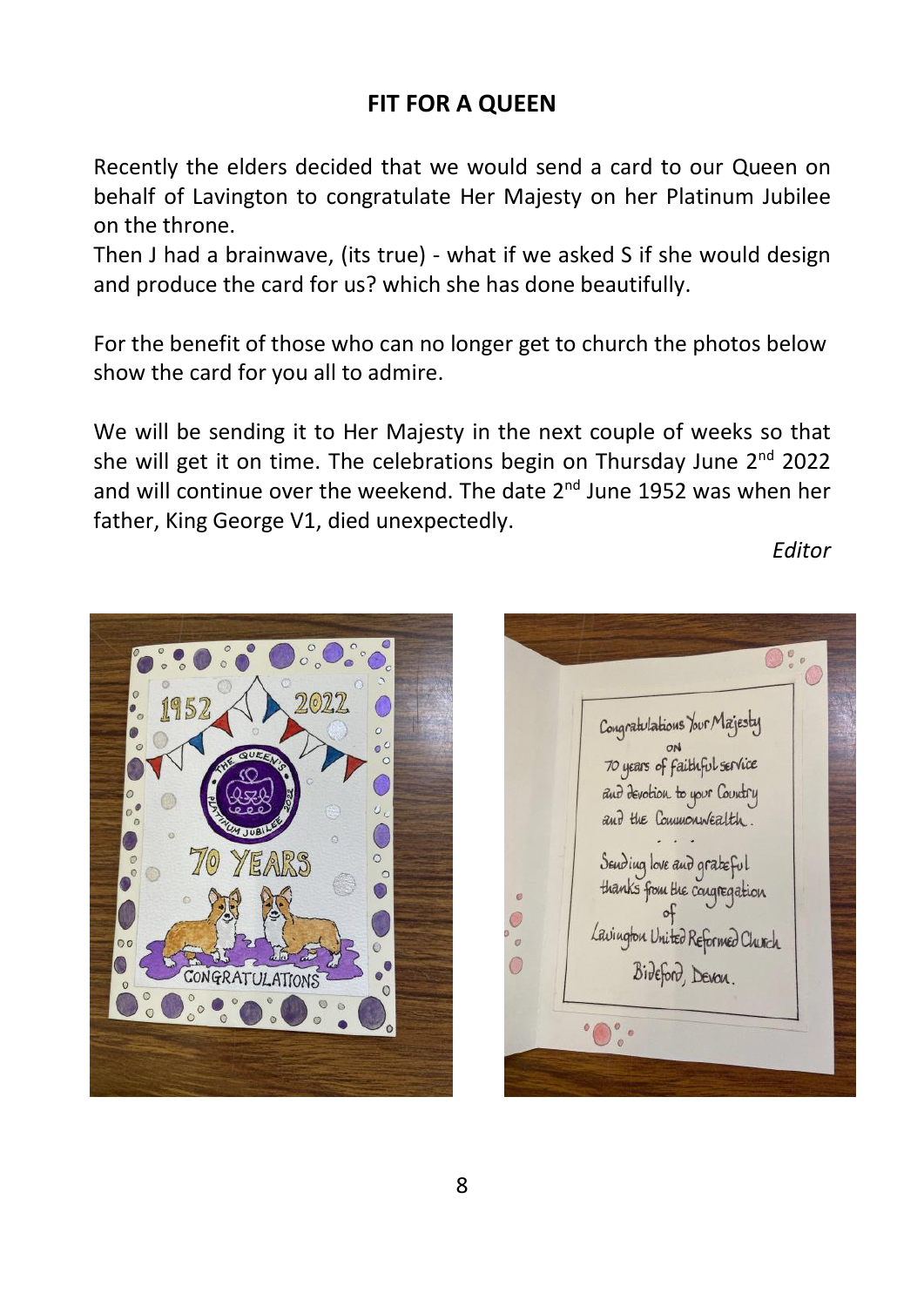

Well, here we are in the merry month of May! May is a very quiet month for birthdays; in fact there is only one. Would any of you would like to have a second birthday which we could call an honorary birthday and you can stay at the same

age!

Who is the lucky person this month? Why its R H on 28<sup>th</sup>.

R we all send you many happy returns of the day with our love and good wishes.

#### **FUTURE MINISTRY AT LAVINGTON**

At an extraordinary church meeting in April it was unanimously agreed to call the Revd Rob Weston to be our minister on a 30% shared scoping with Muddiford URC.

Both churches have issued a call and Rob has accepted that call. He will continue as our Interim Minister until the end of August and take up this new role on 1<sup>st</sup> September 2022. We look forward to celebrating this new chapter in the churches' life with Muddiford URC at a future induction service.

 *Alison*, Church Sec.

#### **ADVANCE NOTICE**

Before Covid we'd been holding Fellowship Lunches on Pentecost Sunday. This year Pentecost falls on the weekend of national celebrations of the Queen's Platinum Jubilee when all sorts of events are taking place. So, we're planning to hold a special Jubilee Celebration Fellowship Lunch after morning service on Sunday June 19th.

Full details and booking forms will be available in next month's Connexions.

*J*

#### **KEEP SMILING**

Teacher: Now Sam, tell me frankly, do you say prayers before eating? Sam: No Sir. I don't need to, my mum's a good cook!

*C & L*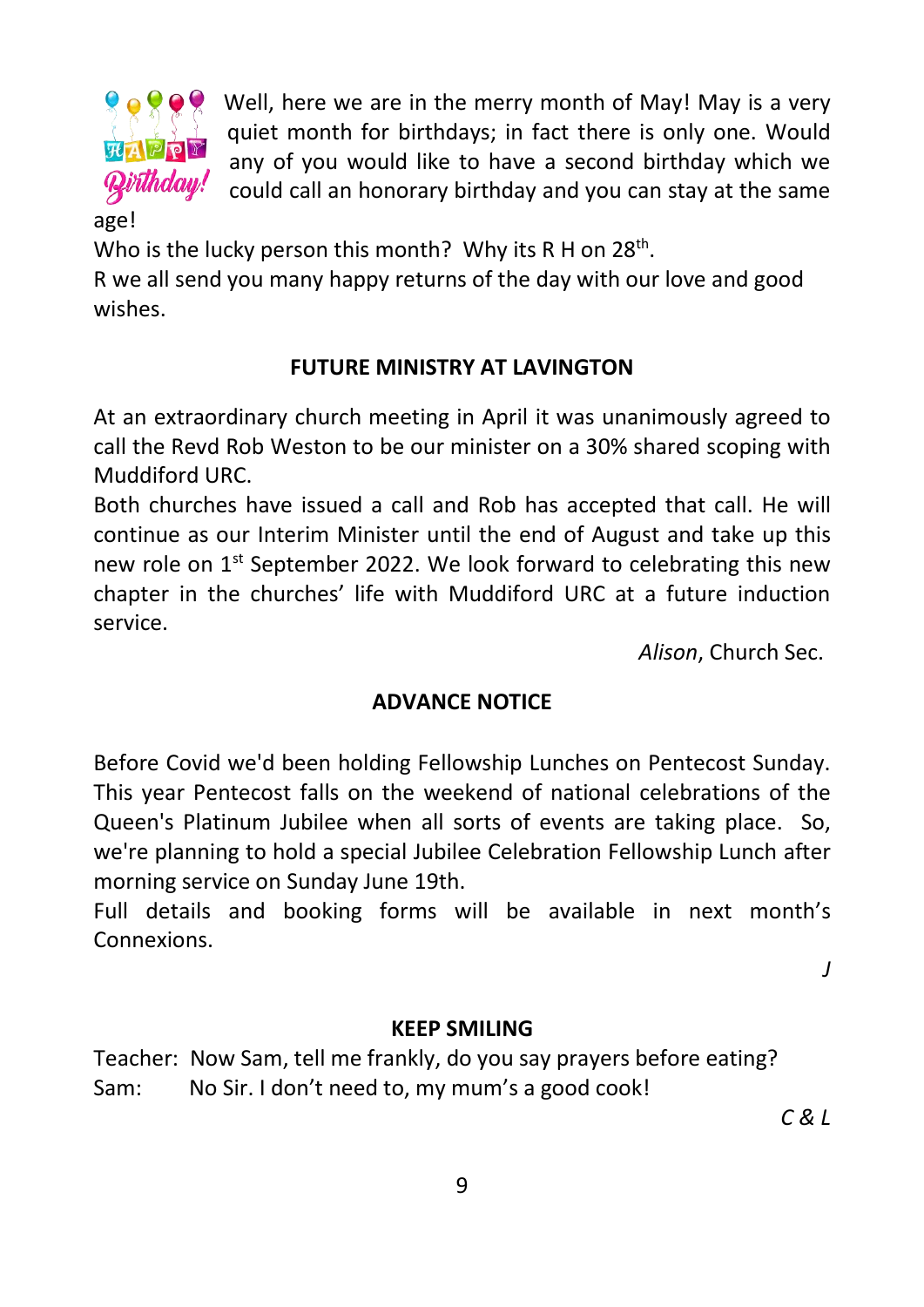### **MAY ROTAS**

#### **MINISTRY of FLOWERS**

We thank those who are providing flowers for our sanctuary this month and those who arrange them if asked to do so.

|                           | 1 <sup>st</sup>  |                    |
|---------------------------|------------------|--------------------|
|                           | $8^{\sf th}$     | Mrs J D            |
|                           | $15^{\text{th}}$ | Mrs J C            |
|                           | 22 <sup>nd</sup> |                    |
|                           | $29^{\sf th}$    | Mrs J P            |
| <b>SIDESMAN DUTIES</b>    |                  |                    |
|                           | 1 <sup>st</sup>  | Mrs A B / Mrs L C  |
|                           | 8 <sup>th</sup>  | Mrs C W / Mr P J   |
|                           | $15^{\text{th}}$ | Revd C B / Mrs E B |
|                           | 22 <sup>nd</sup> | Mrs A B / Mrs L C  |
|                           | $29^{\sf th}$    | Mrs J C / Mrs H M  |
| <b>VESTRY DUTIES</b>      | 1 <sup>st</sup>  | Mrs J D            |
|                           | $8^{\sf th}$     | Mrs J P            |
|                           | $15^{\text{th}}$ | Mrs J C            |
|                           | 22 <sup>nd</sup> | Mrs A B            |
|                           | $29^{\text{th}}$ | Mrs J P            |
| <b>COMMUNION</b>          |                  |                    |
| Preparation               | 15 <sup>th</sup> | Mrs J D / Mrs A B  |
| Servers                   |                  | Mrs J P / Mrs J D  |
|                           |                  |                    |
| <b>BIBLE READERS</b>      |                  |                    |
|                           | 1 <sup>st</sup>  | Mrs S M            |
|                           | 8 <sup>th</sup>  | Revd C B           |
|                           | $15^{\text{th}}$ | Mrs J D            |
|                           | $22^{nd}$        | Mrs A B            |
|                           | $29^{\sf th}$    | Mrs J C            |
| <b>OFFERTORY STEWARDS</b> |                  | Mrs A B / Mrs L C  |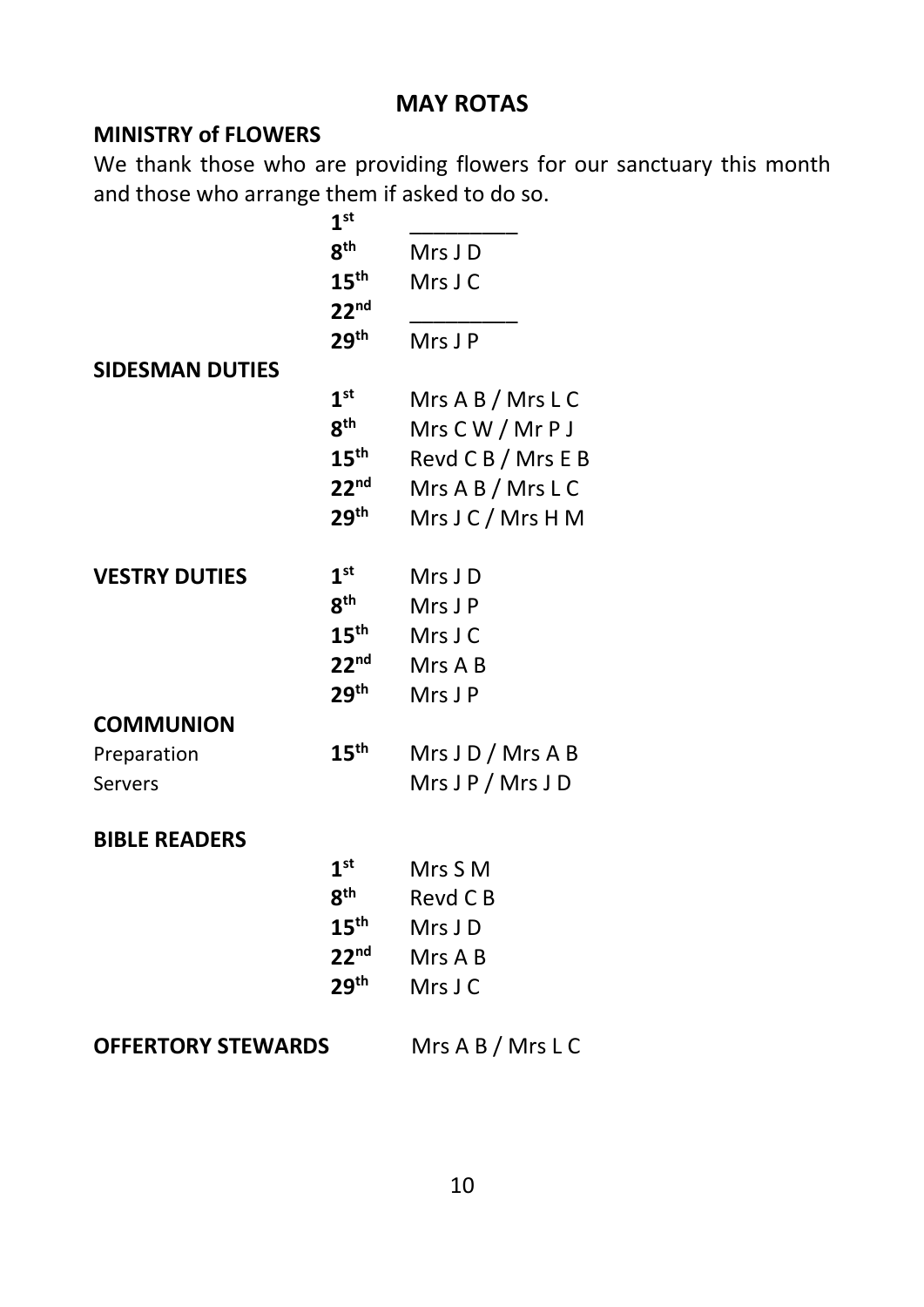|                  | <b>KITCHEN</b> | <b>MAY ROTAS</b><br><b>TEAS / COFFEES</b> | <b>REFRESHMENTS</b> |
|------------------|----------------|-------------------------------------------|---------------------|
|                  |                |                                           |                     |
| 3 <sup>rd</sup>  | JD             | L C                                       | J S                 |
|                  | AB             | KQ                                        | JW                  |
| 10 <sup>th</sup> | JD             | H M                                       | J C                 |
|                  | JS             | JP                                        | AB                  |
| 17 <sup>th</sup> | JD             | SH                                        | J C                 |
|                  | JP             | J B                                       | J S                 |
| 24 <sup>th</sup> | JD             | LC                                        | J C                 |
|                  | A B            | H <sub>M</sub>                            | J P                 |
| 31 <sup>st</sup> | JD             | ΑB                                        | J C                 |
|                  | JS             | J W                                       | H V                 |
|                  |                |                                           |                     |

#### **UKRAINE APPEAL**

You will remember that a few weeks ago we held retiring collections on two Sunday mornings so that any of us that wanted the opportunity to donate money to the Ukrainian Appeal could do so.

The total raised by our donations amounted to £295.10.

The elders decided to make this amount up to £500 from church funds. This amount has now been donated from Lavington.

*Colin,* Church Treasurer

#### \_\_\_\_\_\_\_\_\_\_\_\_\_\_\_\_\_\_\_\_\_\_\_\_\_\_\_\_\_\_\_\_\_\_\_\_\_\_\_\_\_\_\_\_\_\_\_\_\_\_\_\_\_ **THANK YOU**

I would like to say, thank you very much to friends for their kindness and support when my son N had surgery last month. N had a Pacemaker fitted and with the latest technology and via his mobile, he can now be monitored and treated wherever he is in the world via Bluetooth. What a marvellous medical achievement. Thank you again,

*M M*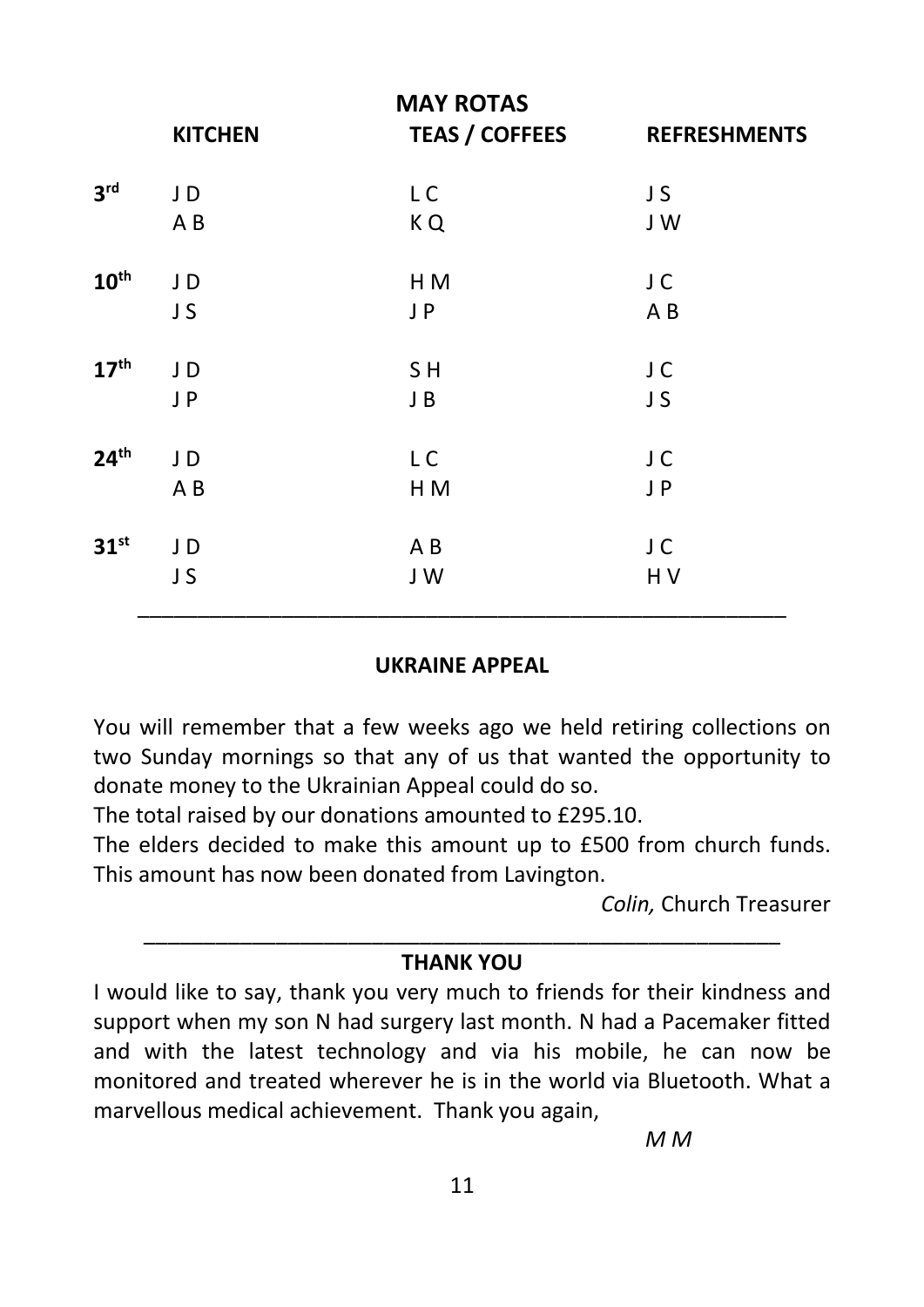# **NEWS of the LAVINGTON FAMILY**

**H M** had a bad fall after leaving Tuesday Café and had to wait a long time for the ambulance. Thankfully after a check - up and no broken bones she was allowed home but was badly shaken and bruised. It was good to see her back amongst us recently. We were delighted to welcome **M T** back to worship on Easter Sunday, it was lovely to see your smile amongst us again.

**G M** has been unwell and we hope that you will soon feel better and be back with us again.

We are glad to hear that **P G** is now home from hospital but has an appointment there next week to see what progress has been made. He and E send good wishes to Lavington friends. We hope you will soon feel much better P. We send our good wishes to you both. **P C** is continuing to make slow progress at home with the help of her carers and the medical services. Briefly **B C** had another spell in hospital but is home again with his family and dogs. Take care B and we send you our best wishes**. J and R's**  future son-in-law **M** had an emergency stay in RD&E hospital recently when a nasty throat infection closed his airway. A worrying time for the whole family but we are pleased he is now fully recovered.

**L G** has felt unwell for a few days culminating in a fall. She is bruised but thankfully nothing broken. We send our love and wish you a speedy recovery L.

We continue to remember our minister **R and family** in our prayers as his mother **P** has been in Derriford hospital for a few weeks and has now been transferred to a local home for care and recuperation.

Recently **A T** took part in the British/English Gymnastic competition and came  $4<sup>th</sup>$  overall and  $4<sup>th</sup>$  in the individual pieces. Well done A. All the best for the London Open event in May.

Our prayers and love go to all within our fellowship who are unable to join us for worship, those concerned about family, friends or themselves at this time. May you know the peace, joy, love and hope God can give.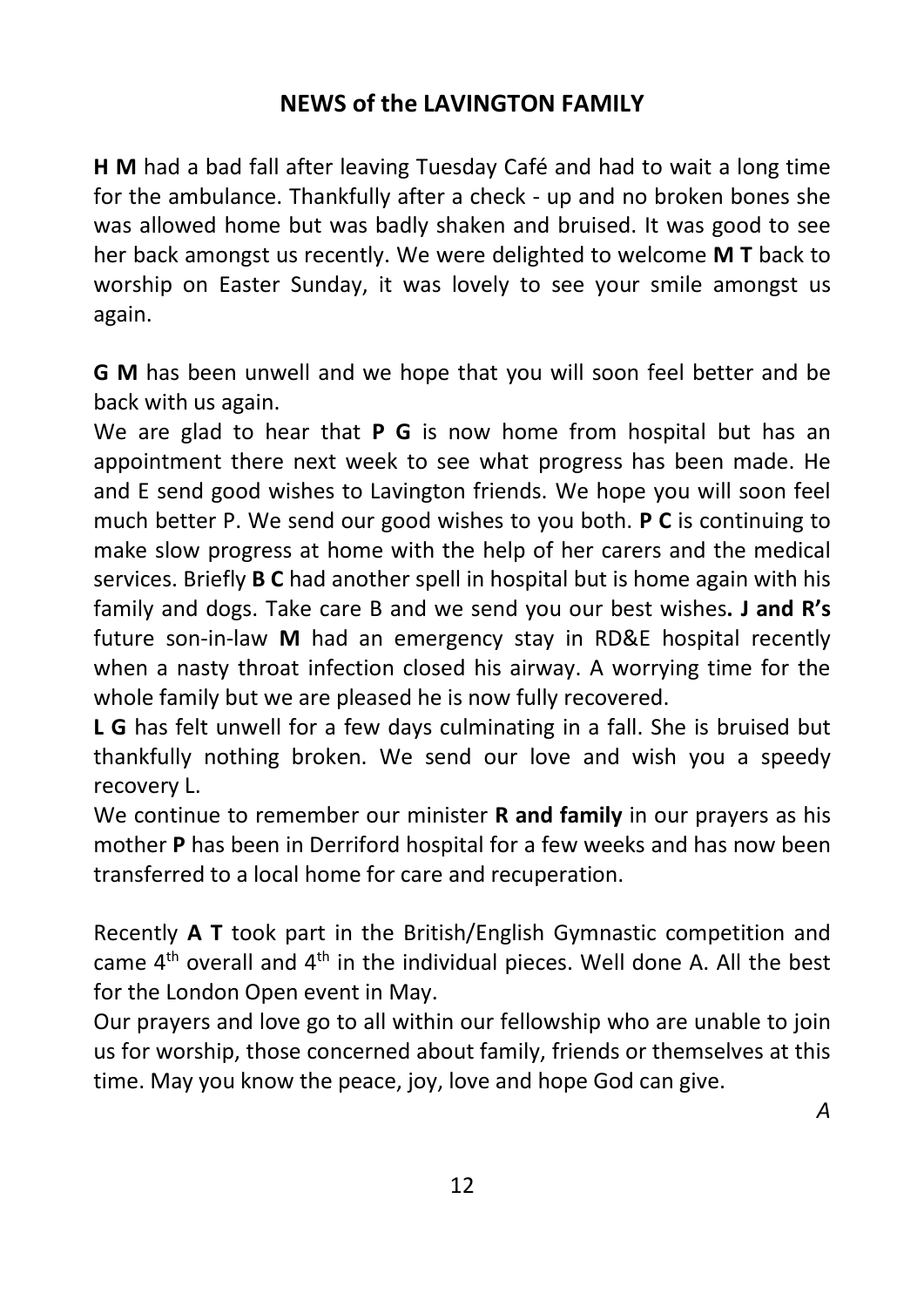

We held a coffee morning at Bideford Baptist Church on Thursday 21<sup>st</sup> April, with a raffle. At the time of writing the amount raised was £196.40, with more to come in.

*C*

Christian Aid Week begins on Sunday  $15<sup>th</sup>$  May. This year we will be focussing on Zimbabwe. At Lavington, we will be leaving envelopes in the church pews on  $15<sup>th</sup>$  for you to put any donation in. On the following Sunday 22<sup>nd</sup>, please put your donation in the envelope provided and put it in the offering bag when the offering is taken. Thank you.

Christian Aid gives emergency aid to poor countries, but also seeks to give long-term help where it is needed. Please give as generously as you can.

In Zimbabwe, the climate crisis is causing aching hunger for families like Jessica's.

The combined effects of the Covid-19 pandemic, conflict and drought have robbed Jessica of the power to provide for her children.

7,000 miles away, the war in Ukraine will drive up food prices in Zimbabwe and around the globe. Without the fertilizer and food – like wheat and cooking oil that Ukraine and Russia produce - vulnerable families will be pushed even deeper into hunger.

Jessica says, "my children crave a decent meal, but I can't provide……. it pains me to send them to bed hungry."

Jessica is hungry – for a good meal, to earn a decent living, to provide a more hopeful future for her family but she's anything but helpless. Hope is in her eyes.

She smiles with love for her children as she stirs a single bowl of porridge for them. This one bowl of porridge is all she and her family can have today.

Like many women in rural Zimbabwe, 7 out of 10 rely on farming for income and food. She toils on, but nothing can grow on her ashen, dry land. Once before when things were desperate, Jessica asked her neighbours for food but she came away with nothing.

# **In Christian Aid Week, please help turn hunger into hope.**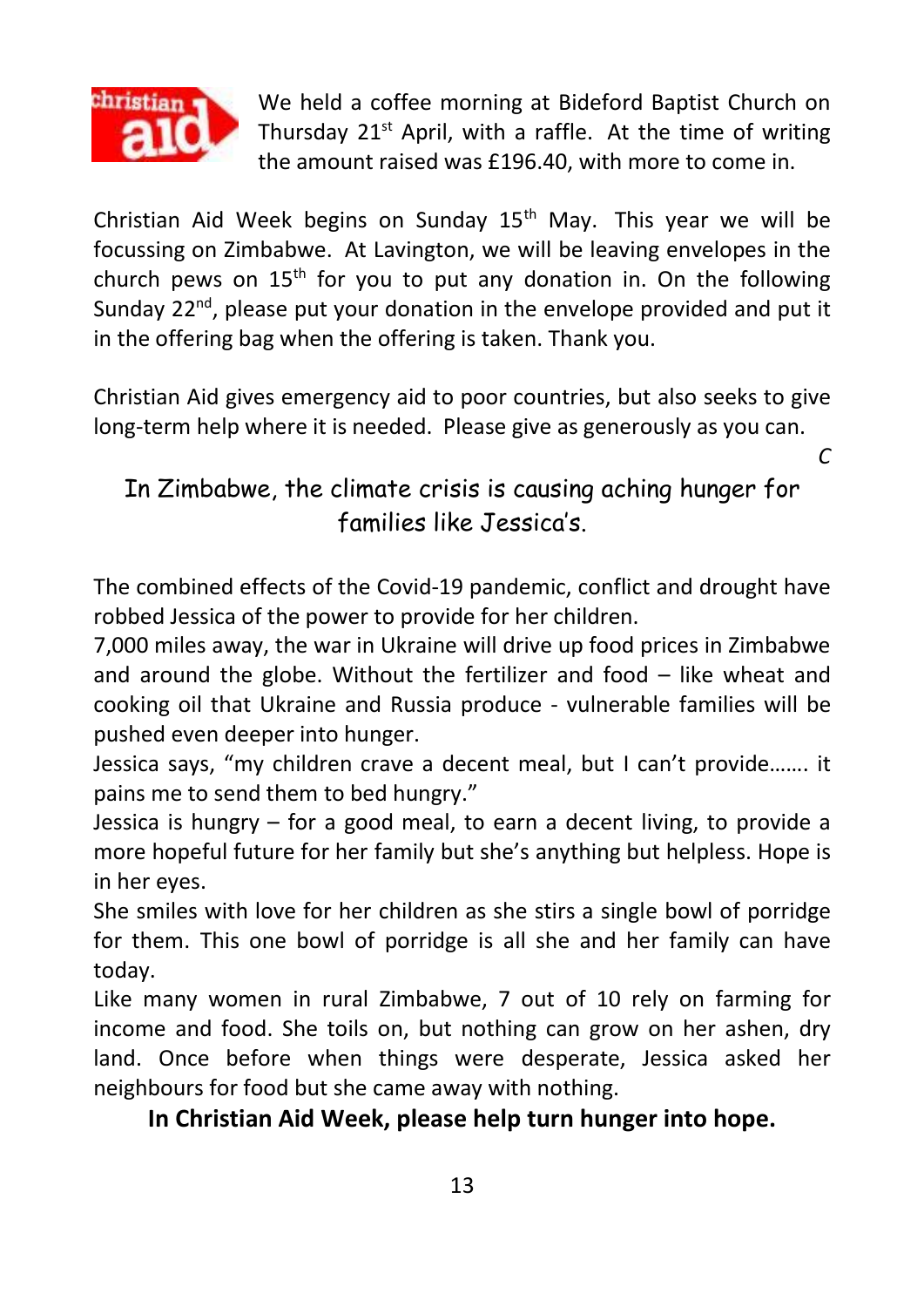#### **PREMISES NEWS**

We continue to make progress in the upstairs rooms; two of the rooms have been completed with fresh coat of gloss paint on the woodwork and the emulsion on the walls.

Our plumber, Steve Flood, will be busy in the coming months as he has agreed to carry out the following work: remove existing hot water cylinder and associated pipework and link kitchen supply to the existing hot water tank, to supply and fit one radiator in the ladies WC, to supply and fit a radiator in each of the three upstairs rooms and a towel rail in the upstairs WC. He will also update the toilet, basin and pedestal. The upstairs rooms will be connected to the existing heating system with a new control panel; this will run as a separate zone. Steve will add the pipework through loft space and into floor void to each radiator as necessary and alter the hot, cold and waste water pipework in first floor cloakroom as required.

In order to allow for access to the upstairs rooms for those people with disabilities we are still investigating the cost of a chair lift and potential grant funds that might be available to support this installation.

Outside the church we have two new planters, near the front doors of the church. These are planted up with spring flowering bulbs which are looking good. Soon we will be adding some flowers for the summer.

The commercial dishwasher has made a huge difference on a Tuesday, providing a quick and efficient method of cleaning up the crockery and cutlery after cafe each week.

*R*

#### **50TH ANNIVERSARY CELEBRATION EVENT**

Along with others URC members we will be celebrating the 50th anniversary of the formation of the URC on Saturday 6 August from 3pm - 6pm at Lavington. The afternoon will include a quiz, food, and a short worship time. Please put this date in your diary now, it will be lovely to have everyone together on this day. **R**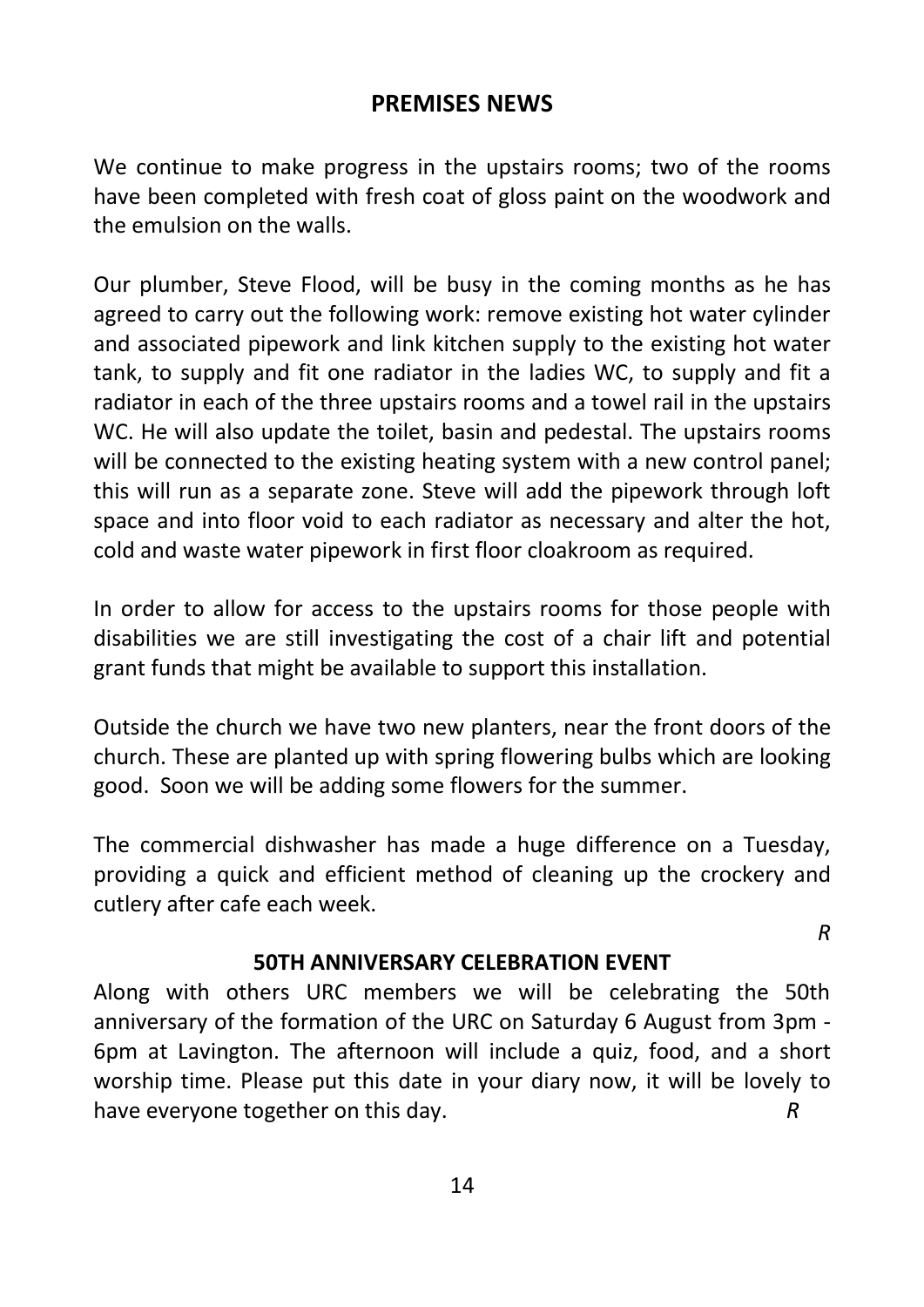

God of peace and justice we pray for the people of Ukraine today. We pray for peace and the laying down of weapons. We pray for all those who fear for tomorrow, that your Spirit of comfort would draw near to them. We pray for those with power over war or peace, for wisdom, discernment and compassion to guide all their decisions. Above all, we pray for all your precious children, at risk and in fear, that you would hold and protect them. We pray in the name of Jesus, the Prince of Peace. AMEN Archbishops of Canterbury and York



*Here are the words of the Ukrainian National Anthem which Sally played for Sabrina's service a few weeks ago.*

> The glory and freedom of Ukraine has not yet died, Luck will still smile on us, brother Ukrainians. Our enemies will die, as the dew does in sunshine, And we too brothers will live happily in our land *Chorus* We'll not spare either our souls or bodies to get freedom And we'll prove that our bodies are of Kozak kin.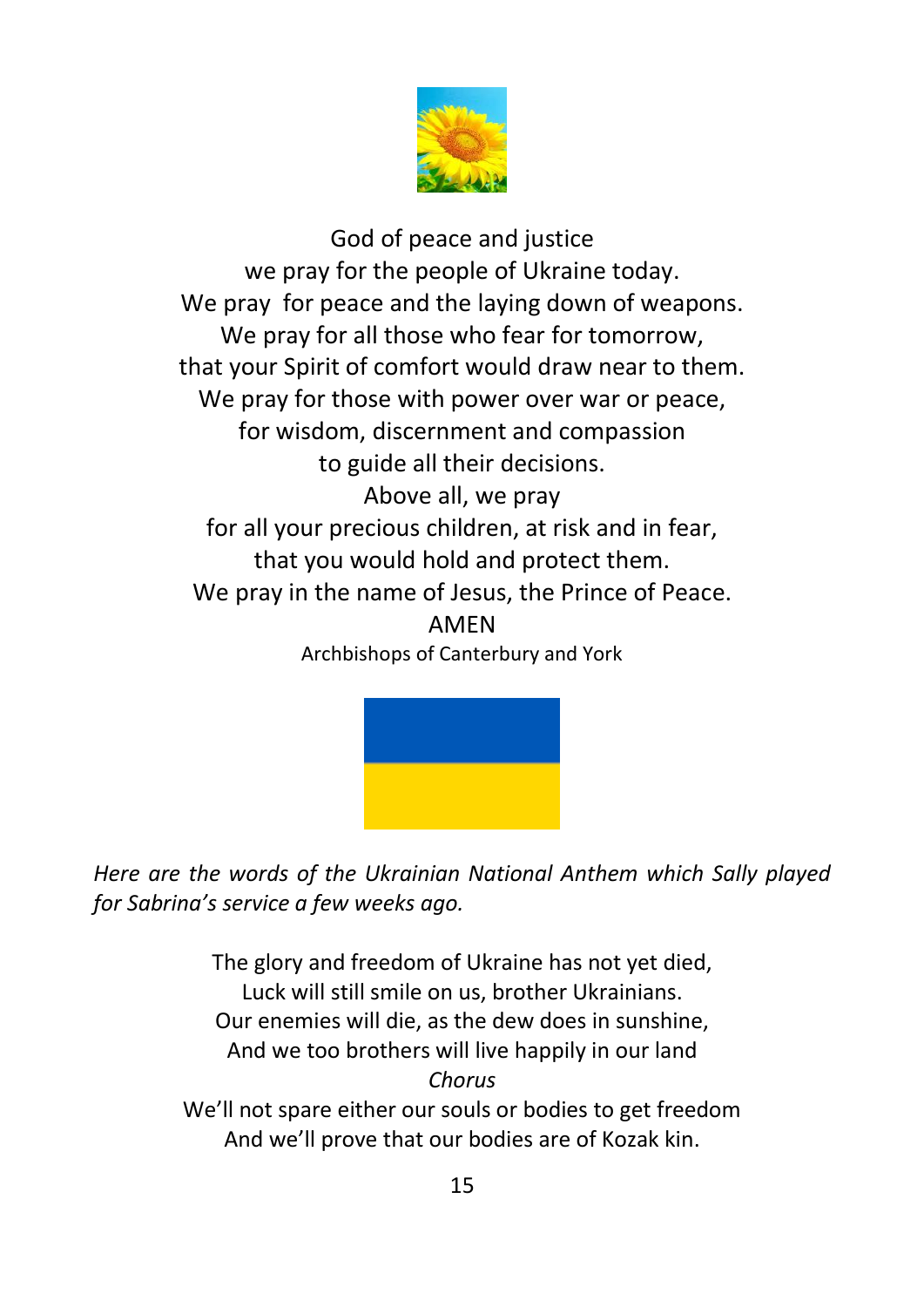# **WELL DONE TO THE CHURCH OF ENGLAND AND THE UNITED REFORMED CHURCH**

Impressively every church region in the country has signed up to become an Eco Diocese ahead of 2030 net zero carbon target. Graham Usher, the Bishop of Norwich and lead bishop for the THE CHURCH environment, said: *"Having every diocese sign up is a statement of intent from all of us as we take seriously the need to tackle climate change and biodiversity loss today. A Rocha UK's Eco Church and Diocese scheme is a great tool which enables local churches at every level of their climate justice journey to engage with environmental issues. We know that climate change and biodiversity loss impact us all - especially the world's poorest countries. As Christians, we must make real differences to our lives to care for God's creation* and limit the impact of the climate emergency."



In addition, every United Reformed Church Synod has also signed up to become an Eco Synod, with West Midlands Synod being the first to gain the Bronze Award. The South Western

Synod now has over a third of churches signed up and is well on the way to the Bronze Award.

\_\_\_\_\_\_\_\_\_\_\_\_\_\_\_\_\_\_\_\_\_\_\_\_\_\_\_\_\_\_\_\_\_\_\_\_\_\_\_\_\_\_\_\_\_\_\_\_\_\_\_

#### **A PRAYER FOR ASCENSION DAY – May 26th**

Our Lord has returned to his throne in heaven. He is seen no more on earth. Yet he lives And is with us now and for all eternity. We are in the presence of our ascended Lord. We celebrate the mystery of our glorious King.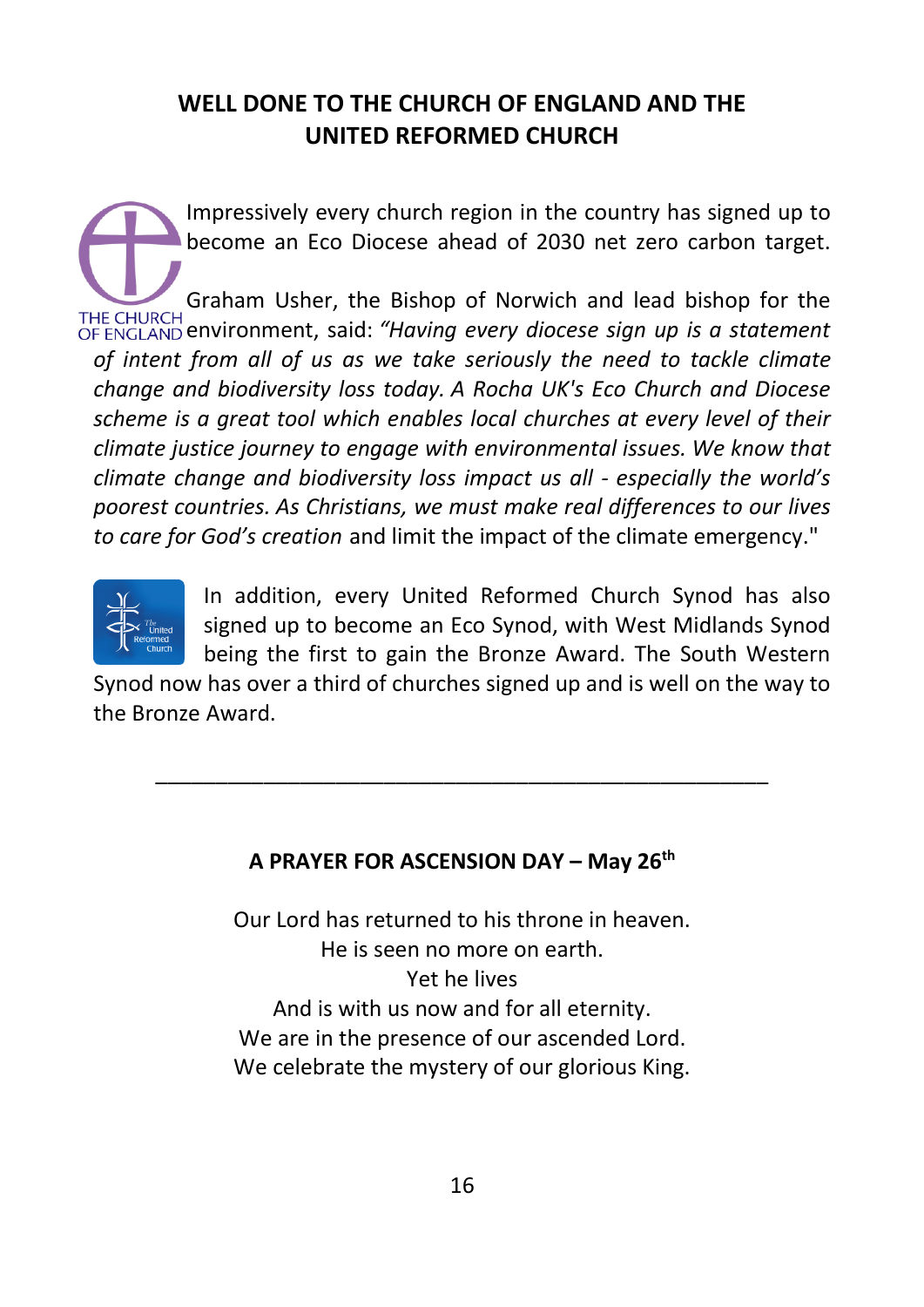# **LAVINGTON'S VISITOR BOOK**

I wonder if any of you have ever looked through our Lavington Visitor Book?

The Book is in the vestibule for visitors to our church – either on Sundays or Tuesdays – to sign. Of course visitors can sign the Book at any time but it is mostly those two days when the church is open.

Below is a flavour of the lovely messages written in this Book by visitors but of course, because we have been closed for so long during the pandemic, some of these comments were made before the pandemic.

| From Barnstaple         | "Thank you for your warm welcome"         |
|-------------------------|-------------------------------------------|
| From Westward Ho!       | "lovely clean church"                     |
| From Redhill            | "A very warm welcome"                     |
| <b>From Keswick</b>     | "Lovely to be back"                       |
| <b>From Warwick</b>     | "Lovely, quiet and welcome"               |
| From Nottingham         | "A new start"                             |
| From Derby              | "The friendliest church we know"          |
| <b>From North Wales</b> | "Interesting chat about its history"      |
| From Iceland            | "Beautiful church, lovely people and we   |
|                         | were friendly welcomed by the elders"     |
| From Runcorn            | " beautiful windows"                      |
| From Instow             | "The music brought me in"                 |
| From USA                | "Uplifting & Biblical"                    |
| From Manchester         | "Lovely church, people and service. Thank |
|                         | you for making us so welcome"             |
| From N Wales            | "Lovely honest service"                   |
| From Finland            | "A warm and welcoming atmosphere          |
|                         | welcomed us in your beautiful church"     |
| <b>From Dorset</b>      | "Perfect peace"                           |
| <b>From Coventry</b>    | "What a find. Thank you"                  |
| From Hereford           | "Lively and uplifting Service"            |

If you ever find yourself in a different church, remember that they too will probably have a *Visitor Book* in which you can record your visit and any words of appreciation. *Editor*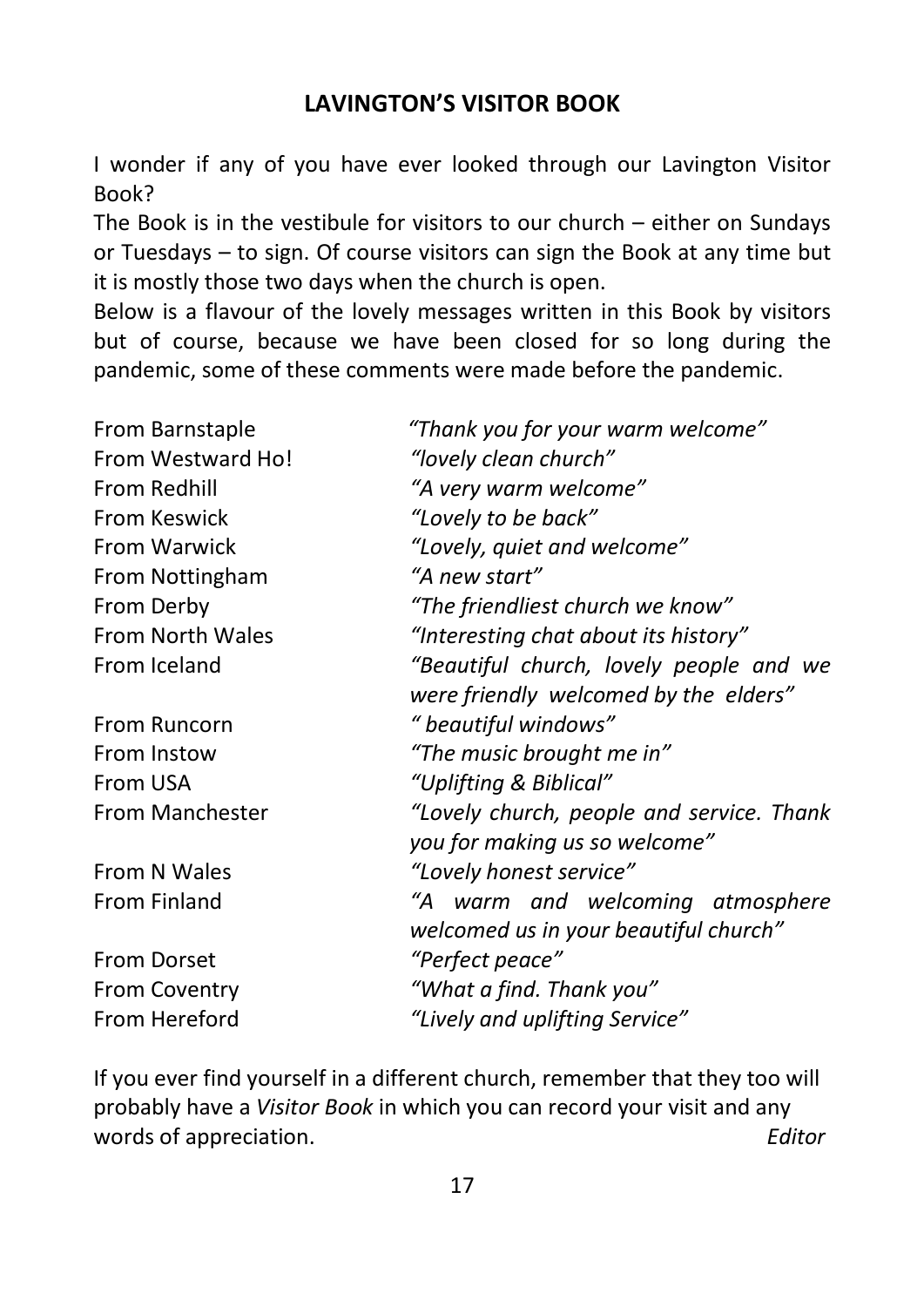# **GOODLIVING - CHRISTIAN BOOKSHOP**

20b Mill Street Bideford

- Large selection of Bibles, Hymnbooks & Books
- CDs & DVDs
- Large selection of Gifts
- Christmas and Greeting Cards
- Sunday School & Youth Group Material
- Alter Candles
- Communion Wine & Wafers

Opening hours: Monday, Tuesday, Thursday & Friday

9.30am- 4.30pm Saturday 9.30am – 4pm.

Tel; 01237 422213

e-mail **goodliving@btinternet.com**

#### **NOW THAT I'M OLDER, HERE'S WHAT I HAVE DISCOVERED**

\_\_\_\_\_\_\_\_\_\_\_\_\_\_\_\_\_\_\_\_\_\_\_\_\_\_\_\_\_\_\_\_\_\_\_\_\_\_\_\_\_\_\_\_\_\_\_\_\_\_\_\_\_\_\_\_

- I started with nothing and still have most of it.
- My wild oats have turned to prunes and *All Bran*
- I finally got my head together but now my body is falling apart.
- Funny I don't remember getting absent minded….
- It is easier to get older than it is to get wiser.
- I wish the buck did stop here…. I could sure do with a few.
- If all is not lost, where is it?
- It's hard to make a comeback when you haven't been anywhere
- It's hard to meet expenses …. they're everywhere
- These days I spend a lot of time thinking about the hereafter ..... I go somewhere to get something and then wonder, what am I here after?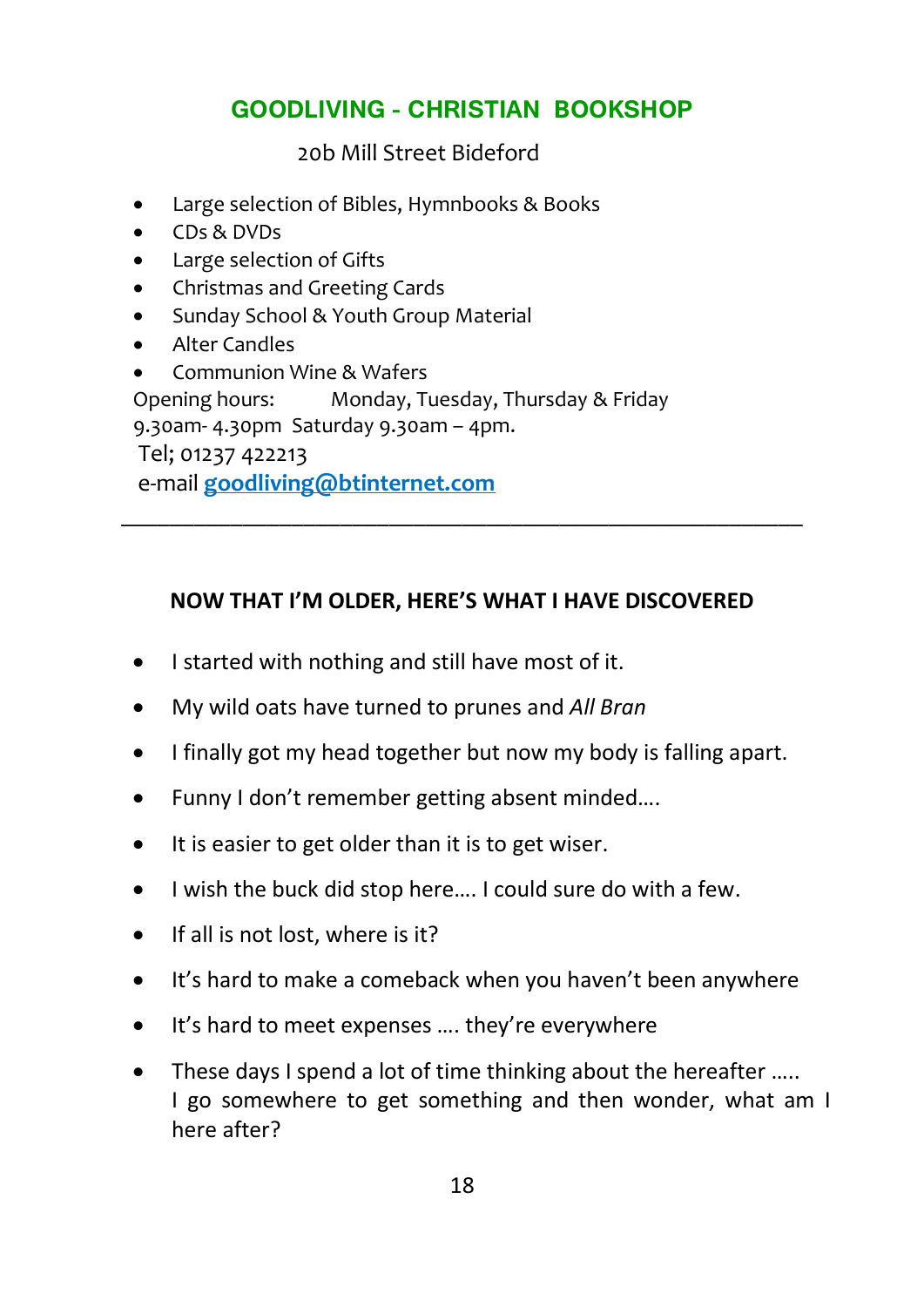# **FUN PAGE**

| 1.  | Link Words this month<br>Second - Struggle - World (5) |  |
|-----|--------------------------------------------------------|--|
| 2.  | Hour $-$ Job - Sugar (4)                               |  |
| 3.  | Frock – Hanger – Under (4)                             |  |
| 4.  | $Bag - Base - Fresh (3)$                               |  |
| 5.  | Shop – Stone – Street $(6)$                            |  |
| 6.  | African – Shrinking – Ultra (6)                        |  |
| 7.  | Railway - Role - Super (5)                             |  |
| 8.  | Fore $-$ News $-$ Sugar (6)                            |  |
| 9.  | Away – $Cut$ – Hard (3)                                |  |
| 10. | Cream $-$ File $-$ Handed (6)                          |  |
| 11. | Juice – Seedless – White (5)                           |  |
| 12. | Identity - Management - Point $(6)$                    |  |
| 13. | Luggage $-$ Record $-$ Wine (6)                        |  |
| 14. | Alter - Boost - Trip (3)                               |  |
| 15. | Deck - Magnetic - Video (4)                            |  |
| 16. | Cutting - Knife - Leading (4)                          |  |
| 17. | Care – Risk – Under (5)                                |  |

Answers to April Fun

1. San Hosea 2. Russia 3. San Francisco 4. Ipanema 5. Italiano 6. Dover 7. Texas 8. China 9. Waterloo 10. Bohemian 11. Irish

- 12. Bethlehem 13. Kingston Town 14. California 16. Skye
- 17. Pennsylvania